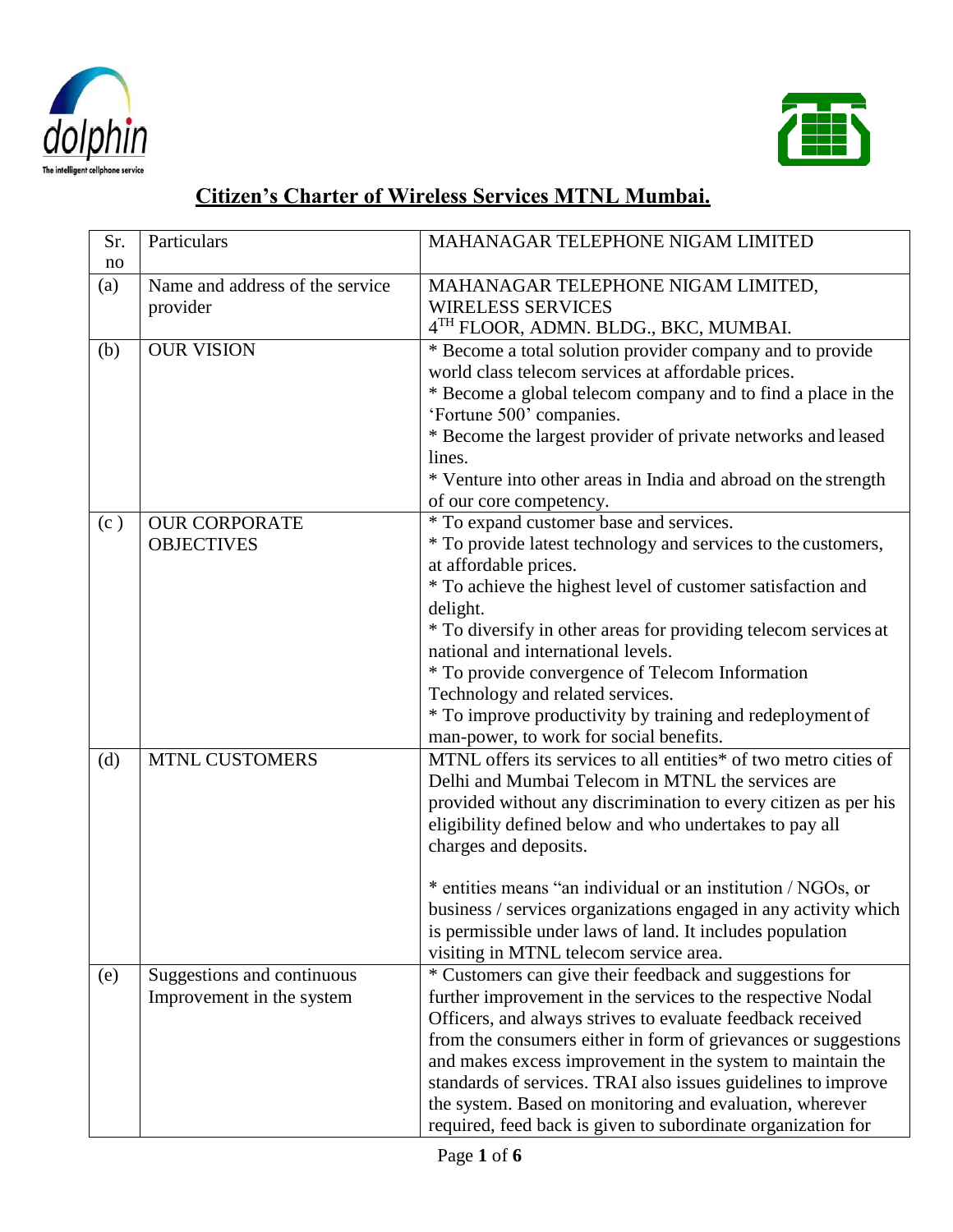|     |                                                                                                                                 | improvement in service delivery to its customers. Valuable<br>suggestions given by consumers are duly considered while<br>reviewing Citizen's charter of the MTNL.                                                                                                                                                                                                                                                                                                                                                                                                                                                                                                                                                                                                                                                                                                                                                                                                                                                                                                                                                                                                                                                                                                                                                                                                                                                                                                                                                                                                                                                |
|-----|---------------------------------------------------------------------------------------------------------------------------------|-------------------------------------------------------------------------------------------------------------------------------------------------------------------------------------------------------------------------------------------------------------------------------------------------------------------------------------------------------------------------------------------------------------------------------------------------------------------------------------------------------------------------------------------------------------------------------------------------------------------------------------------------------------------------------------------------------------------------------------------------------------------------------------------------------------------------------------------------------------------------------------------------------------------------------------------------------------------------------------------------------------------------------------------------------------------------------------------------------------------------------------------------------------------------------------------------------------------------------------------------------------------------------------------------------------------------------------------------------------------------------------------------------------------------------------------------------------------------------------------------------------------------------------------------------------------------------------------------------------------|
| (f) | Services offered by the service<br>provider, including the details of<br>geographic areas where such<br>services are available, | * Wireless services<br>* GSM 3 G Mobile Services<br>1. Dolphin as postpaid<br>2. Trump as prepaid<br>3. 3 G data service                                                                                                                                                                                                                                                                                                                                                                                                                                                                                                                                                                                                                                                                                                                                                                                                                                                                                                                                                                                                                                                                                                                                                                                                                                                                                                                                                                                                                                                                                          |
| (g) | Terms and conditions of service<br>offered by the service provider,                                                             | Our Wireless telecom services are offered subject to the<br>following general terms and conditions::<br>1) The services are for bonafide use of the customer/family/<br>organization.<br>II) Any person including foreign national with valid passport<br>who is major (In case of minor, through guardian) can apply<br>for telecom service<br>III) The subscriber shall not allow use of the telecom service<br>offered to him for any unlawful activity.<br>IV) The provision of service is subject to the directions issued<br>by government from time to time.<br>V) The fixed services are meant to specified location and the<br>subscriber is not authorized to shift the same without<br>permission of MTNL.<br>VI) The services are offered subject to regular payment of<br>/bills by the subscriber failing which MTNL may suspend<br>temporarily or disconnect or withdraw the service to its<br>discretion.<br>VII) While MTNL shall endeavor to ensure un-interrupted<br>service of reasonable quality, it can not be held responsible for<br>any deficiency or interruption in service due to reason beyond<br>its control.<br>VIII) MTNL at its sole discretion may revise the tariff rate and<br>subject to TRAI regulations.<br>IX) The services can be Suspended without prior notice by<br>MTNL in the interest of public safety or maintenance of and<br>order or other such exigencies.<br>Note: In addition to above terms and conditions specify to give<br>service or service area including Tariff are available along with<br>Application Forms or can be had from local MTNL offices |
| (h) | <b>Quality of Service parameters</b>                                                                                            | downloaded from our website www.mtnlmumbai.in<br>Quality of service benchmark as admissible to consumers for                                                                                                                                                                                                                                                                                                                                                                                                                                                                                                                                                                                                                                                                                                                                                                                                                                                                                                                                                                                                                                                                                                                                                                                                                                                                                                                                                                                                                                                                                                      |
|     | specified by the Authority in<br>respect of each of the services.                                                               | better service (Wireless) and cellular mobile telephone service<br>as prescribed by authority.                                                                                                                                                                                                                                                                                                                                                                                                                                                                                                                                                                                                                                                                                                                                                                                                                                                                                                                                                                                                                                                                                                                                                                                                                                                                                                                                                                                                                                                                                                                    |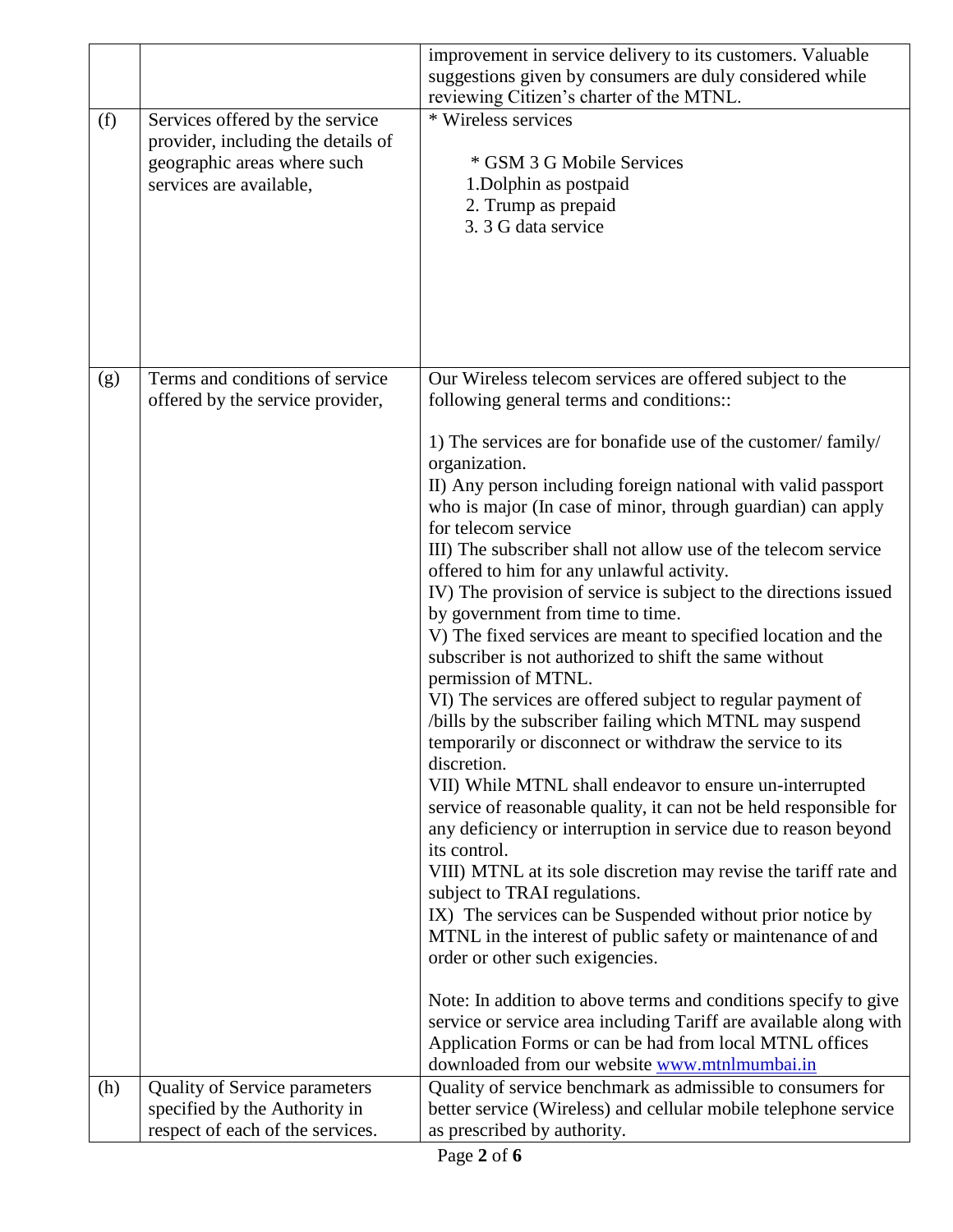|     |                                                                                                           | S.<br>N <sub>o</sub>                                                                                                                                       | Service parameter                                                                                                      | Time Limit for service<br>request or redressal of<br>complaint.<br>Under normal condition |
|-----|-----------------------------------------------------------------------------------------------------------|------------------------------------------------------------------------------------------------------------------------------------------------------------|------------------------------------------------------------------------------------------------------------------------|-------------------------------------------------------------------------------------------|
|     |                                                                                                           | I.                                                                                                                                                         | Provision of<br>Telephone                                                                                              | A1 cases within seven days<br>(subject to technical<br>feasibility)                       |
|     |                                                                                                           | II.                                                                                                                                                        | <b>Fault Repair</b>                                                                                                    | Within three days.                                                                        |
|     |                                                                                                           | III.                                                                                                                                                       | Change in billing<br>address of mobile<br>connection.                                                                  | Within three days                                                                         |
|     |                                                                                                           | IV.                                                                                                                                                        | Termination/Closures                                                                                                   | Within 07 days                                                                            |
|     |                                                                                                           | V                                                                                                                                                          | Resolution of<br>billing/charging<br>complaints                                                                        | All billing/charging<br>complaints to be resolved<br>within four weeks                    |
|     |                                                                                                           | VI.                                                                                                                                                        | Period of applying<br>credit/waver/adjustm<br>ent to customers<br>account from date of<br>resolution of<br>complaints. | Within one week of<br>resolution.                                                         |
|     |                                                                                                           | VII                                                                                                                                                        | Time taken for refund<br>of deposits after<br>closure                                                                  | All cases of refund of<br>deposits to be made within<br>60 days after closure.            |
| (i) | Quality of service promised by the<br>service provider in respect of each<br>service and geographic area. | Quality of service benchmarks as admissible to consumers for<br>better service (wireless) and cellular mobile telephone service<br>as permissible by MTNL: |                                                                                                                        |                                                                                           |
|     |                                                                                                           | S.No                                                                                                                                                       | Service parameter                                                                                                      | Time Limit for service<br>request or redressal of<br>complaint<br>under normal condition  |
|     |                                                                                                           | I                                                                                                                                                          | Provision of<br>Telephone                                                                                              | All cases within seven days<br>(subject to technical<br>feasibility)                      |
|     |                                                                                                           | $\mathbf{I}$                                                                                                                                               | <b>Fault Repair</b>                                                                                                    | Within three days                                                                         |
|     |                                                                                                           | III                                                                                                                                                        | Change in Billing<br>address of Mobile<br>connection.                                                                  | Within three days                                                                         |
|     |                                                                                                           | IV                                                                                                                                                         | Termination /                                                                                                          | Within 07 days                                                                            |
|     |                                                                                                           | V                                                                                                                                                          | Closures<br>Resolution of<br>billing / charging<br>complaints.                                                         | All billing/charging<br>complaints to be resolved<br>within four weeks.                   |
|     |                                                                                                           | VI                                                                                                                                                         | Period of applying<br>credit waiver/<br>adjustment to<br>customers account                                             | Within one week of<br>resolution                                                          |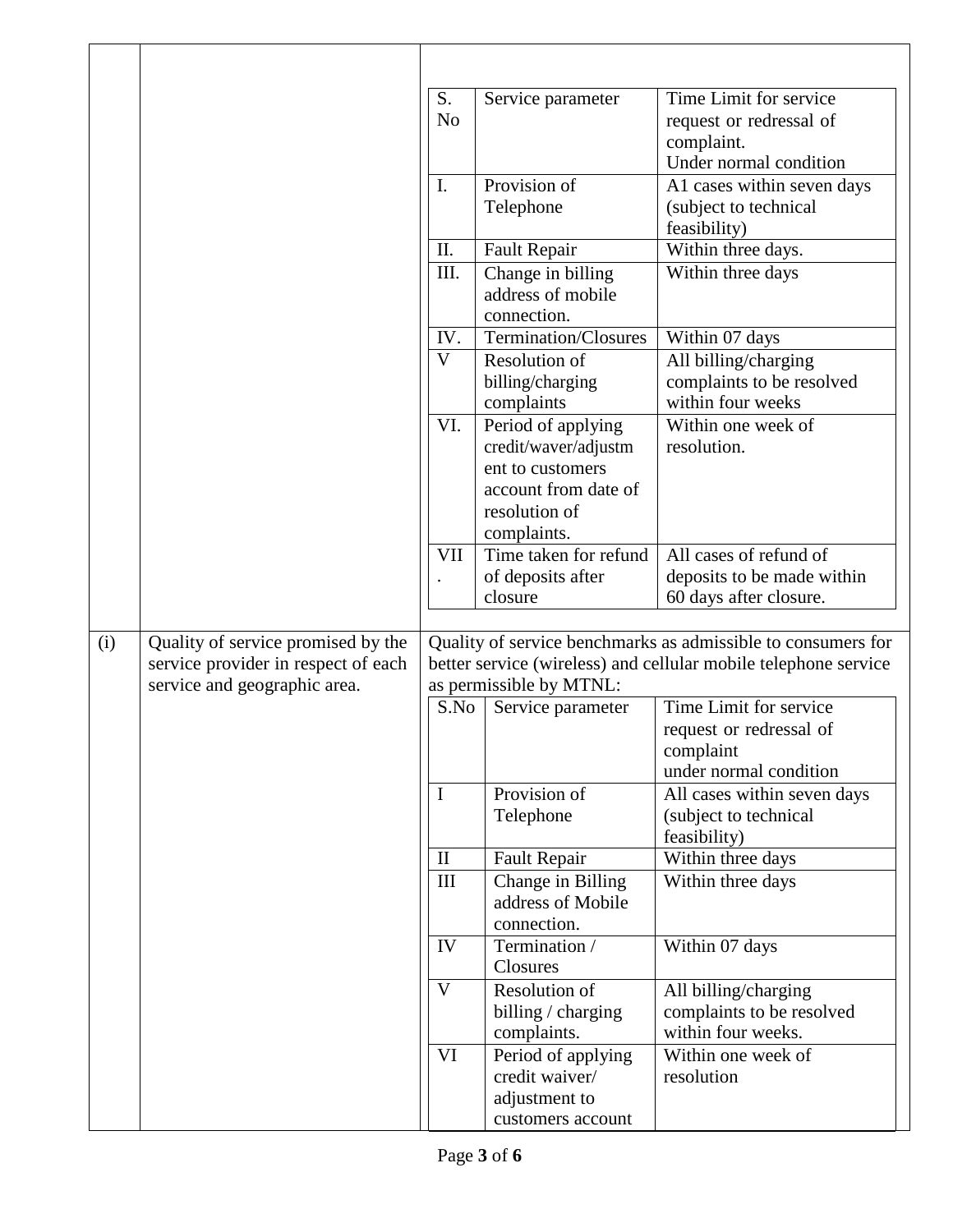|     |                                                                                                                                                                                                                                                                                                                            |                                                                                                                                                                                                                                                                                                                                                                                                                                                                                                                                                                                                                                                                                                                                                                                                                                                                                                                                                                                                                                                                                                                                                                                                                                                                                                                                                                                                                                                                                                      | from date of<br>resolution of                                 |                                                                               |  |
|-----|----------------------------------------------------------------------------------------------------------------------------------------------------------------------------------------------------------------------------------------------------------------------------------------------------------------------------|------------------------------------------------------------------------------------------------------------------------------------------------------------------------------------------------------------------------------------------------------------------------------------------------------------------------------------------------------------------------------------------------------------------------------------------------------------------------------------------------------------------------------------------------------------------------------------------------------------------------------------------------------------------------------------------------------------------------------------------------------------------------------------------------------------------------------------------------------------------------------------------------------------------------------------------------------------------------------------------------------------------------------------------------------------------------------------------------------------------------------------------------------------------------------------------------------------------------------------------------------------------------------------------------------------------------------------------------------------------------------------------------------------------------------------------------------------------------------------------------------|---------------------------------------------------------------|-------------------------------------------------------------------------------|--|
|     |                                                                                                                                                                                                                                                                                                                            |                                                                                                                                                                                                                                                                                                                                                                                                                                                                                                                                                                                                                                                                                                                                                                                                                                                                                                                                                                                                                                                                                                                                                                                                                                                                                                                                                                                                                                                                                                      | complaints                                                    |                                                                               |  |
|     |                                                                                                                                                                                                                                                                                                                            | <b>VII</b>                                                                                                                                                                                                                                                                                                                                                                                                                                                                                                                                                                                                                                                                                                                                                                                                                                                                                                                                                                                                                                                                                                                                                                                                                                                                                                                                                                                                                                                                                           | Time taken for<br>refund of deposits<br>after closure         | All cases of refund of<br>deposits to be made within 60<br>days after closure |  |
| (j) | Details about equipment offered to<br>the customer by the service<br>provider in respect of any of the<br>services                                                                                                                                                                                                         |                                                                                                                                                                                                                                                                                                                                                                                                                                                                                                                                                                                                                                                                                                                                                                                                                                                                                                                                                                                                                                                                                                                                                                                                                                                                                                                                                                                                                                                                                                      | available on our website www.mtnlmumbai.in                    | The updated details about equipment offered to consumer                       |  |
| (k) | Right of consumers under the<br>different regulations, orders and<br>directions issued by the Authority<br>and in particular those relating to<br>Tariff Mobile Number Portability,<br>Telecom, Commercial<br><b>Communications Customer</b><br>Preference Regulations, 2010<br>(TCCCPR) and Value Added<br>Services (VAS) | <b>Right of Consumers</b><br>* Right to select operator of their choice.<br>* Right to get information regarding tariff before provision of<br>service and every time the tariff is changed, specially adverse<br>affecting the consumer.<br>* Right to be informed before activation of any value added<br>service, which is chargeable.<br>* Right to get the rebate of rental in case of continuous<br>disruption of service for more than 3 days.<br>* To seek arbitration under telegraph act for remedy in case of<br>grievances of the consumer is not settled,<br>* To get refund of security deposit within 60 days of request<br>termination of service subject to adjustment of pending cases if<br>any.<br>* Right of consumers for termination or disconnection of<br>service. The consumer can get the service offered by MTNL<br>terminated or disconnected any point of time by applying to<br>the local MTNL office. The consumer is, however obliged to<br>make payment for all the bills in respect of services availed by<br>him.<br>* Any consumer may, at any time,<br>1. during pendency of redressal of his grievance whether by<br>filing of complaint or appeal under the regulations or;<br>2. before or after filing of complaint or appeals under these<br>regulations,<br>Exercise his right conferred upon him under the Consumer<br>Protection Act, 1986 (68 of 1986) or any other law for the time<br>being in force and seek redressal of his grievance under that |                                                               |                                                                               |  |
| (1) | The duties and obligations of the<br>service provider under the<br>different regulations, orders and<br>directions issued by the Authority<br>and in particular those relating to<br><b>Tariff Mobile Number</b><br>Portability, TCCCPR, and VAS,                                                                          | Act.                                                                                                                                                                                                                                                                                                                                                                                                                                                                                                                                                                                                                                                                                                                                                                                                                                                                                                                                                                                                                                                                                                                                                                                                                                                                                                                                                                                                                                                                                                 | government from time to time.                                 | The provision of service is subject to the directions issued by               |  |
| (m) | General Information Number,                                                                                                                                                                                                                                                                                                |                                                                                                                                                                                                                                                                                                                                                                                                                                                                                                                                                                                                                                                                                                                                                                                                                                                                                                                                                                                                                                                                                                                                                                                                                                                                                                                                                                                                                                                                                                      | For GSM Mobile Services-<br>Toll Free numbers 1503/9869012345 |                                                                               |  |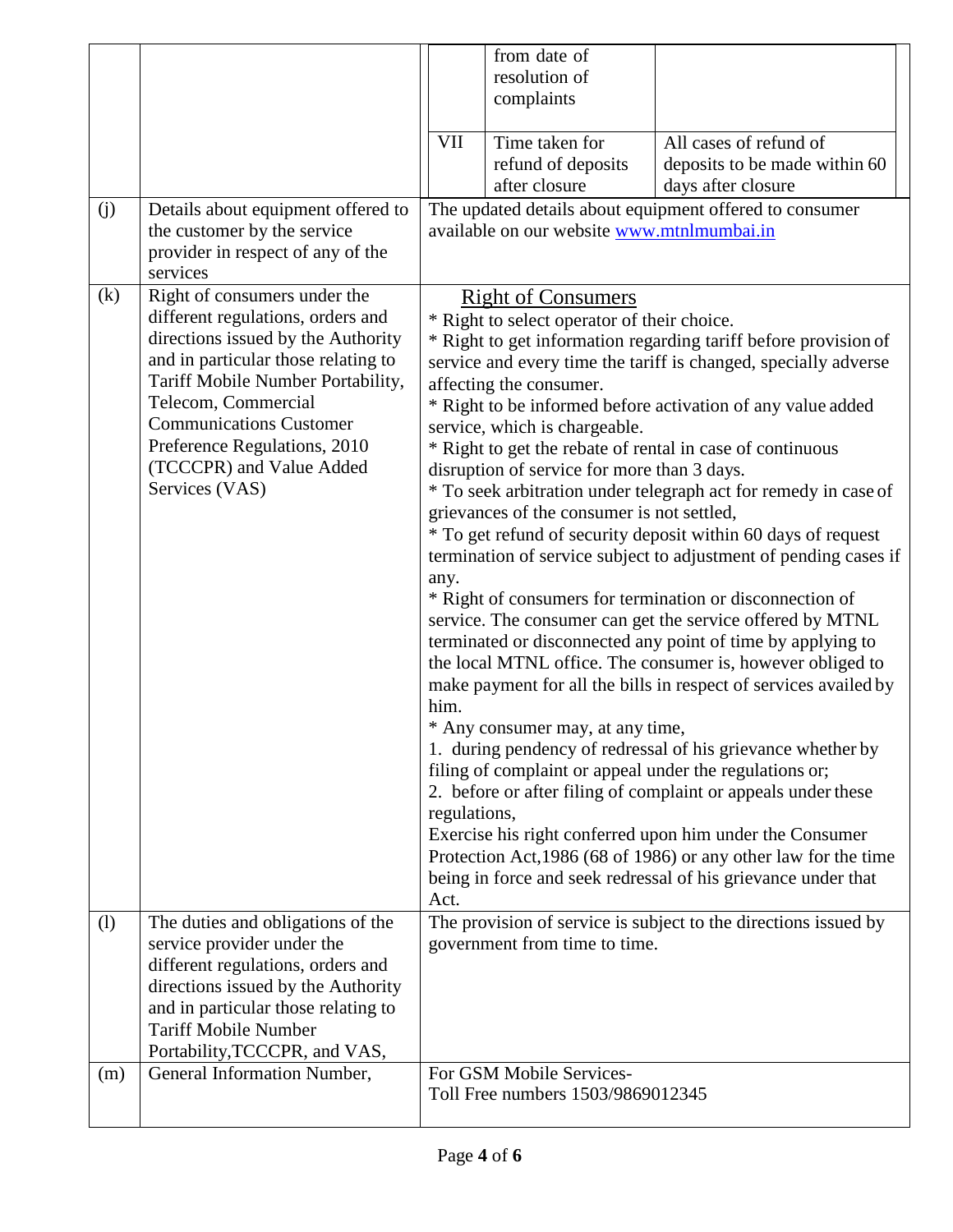|                    |                                                                                                                                          | For GSM mobile services -<br>Toll Free numbers are 1503/9869012345                                                                                                                                                                                                                                                                                                                                                                                                                                                                                                     |                                                                                                                        |                                                                                            |
|--------------------|------------------------------------------------------------------------------------------------------------------------------------------|------------------------------------------------------------------------------------------------------------------------------------------------------------------------------------------------------------------------------------------------------------------------------------------------------------------------------------------------------------------------------------------------------------------------------------------------------------------------------------------------------------------------------------------------------------------------|------------------------------------------------------------------------------------------------------------------------|--------------------------------------------------------------------------------------------|
| $\left( 0 \right)$ | Complaint redressal mechanism,<br>including complaint redressal<br>procedure and the time limit for<br>redressal of complaints,          | MTNL, ensures prompt rectification of any fault or complaint<br>booked through its consumer care number. However, in case<br>you still have your problem unsolved timely, MTNL has<br>implemented a two tier consumer grievance redressal<br>mechanism comprising of call centers / consumer care<br>numbers nodal officer for wireless services and an appellate<br>authority for deciding cases that the consumers may wish to<br>appeal against. This system is in conformance with and<br>complaint to TELECOM CONSUMERS COMPLAINT<br>REDRESSAL REGULATIONS, 2012. |                                                                                                                        |                                                                                            |
|                    |                                                                                                                                          | <b>Sr</b><br>N <sub>o</sub>                                                                                                                                                                                                                                                                                                                                                                                                                                                                                                                                            | Time limit for redressal of complaints<br><b>Service Parameter</b>                                                     | Time limit for service<br>required or redressal of<br>complaint<br>under normal conditions |
|                    |                                                                                                                                          | $\mathbf I$                                                                                                                                                                                                                                                                                                                                                                                                                                                                                                                                                            | Provision of Telephone                                                                                                 | All cases within seven<br>days<br>(subject to technical<br>feasibility)                    |
|                    |                                                                                                                                          | $\mathbf{I}$<br>$\overline{III}$                                                                                                                                                                                                                                                                                                                                                                                                                                                                                                                                       | <b>Fault Repair</b><br>Change in Billing<br>address of Mobile<br>connection.                                           | Within three days<br>Within three days                                                     |
|                    |                                                                                                                                          | IV<br>$\overline{V}$                                                                                                                                                                                                                                                                                                                                                                                                                                                                                                                                                   | Termination/Closures<br>Resolution of<br>billing/charging<br>complaints.                                               | Within 07 days<br>All billing/charging<br>complaints to be solved<br>within four weeks.    |
|                    |                                                                                                                                          | $\overline{\text{VI}}$                                                                                                                                                                                                                                                                                                                                                                                                                                                                                                                                                 | Period of applying<br>credit<br>waiver/adjustment to<br>customers accounts<br>from date of resolution<br>of complaints | Within one week of<br>resolution.                                                          |
|                    |                                                                                                                                          | $\overline{\text{VII}}$                                                                                                                                                                                                                                                                                                                                                                                                                                                                                                                                                | Time taken for refund<br>of deposits after closure                                                                     | All cases of refund of<br>deposits to be made<br>within 60 days after<br>closure.          |
| (p)                | e-mail, contact address, telephone<br>number and mobile number of the<br>Appellate Authority and time<br>limits for disposal of appeals, | Senior Manager (CCI) WS<br>Address: 7 <sup>th</sup> Floor, BKC Telephone Exch.Bldg.,<br>Bandra-Kurla Complex, Kurla (West),<br>Mumbai - 400 098.<br>Phone no. 022-26542200<br>022-26520918<br>Fax:<br>Email Id: tsccbkc@mtnl.net.in<br>The time limits for disposals of appeals are as per TRAI<br>regulations                                                                                                                                                                                                                                                         |                                                                                                                        |                                                                                            |